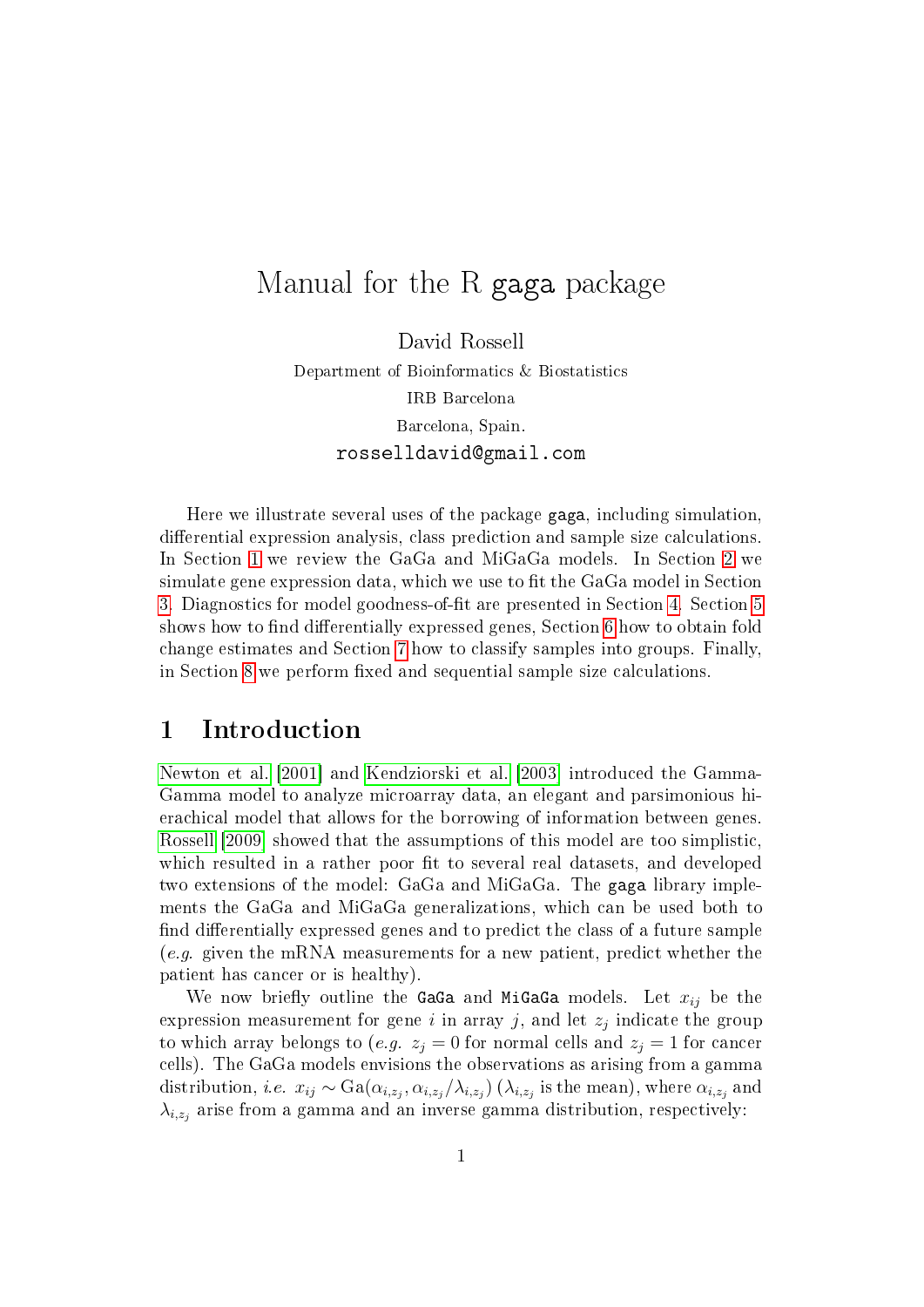$$
\lambda_{i,k}|\delta_i, \alpha_0, \nu \sim \text{IGa}(\alpha_0, \alpha_0/\nu), \text{ indep. for } i = 1 \dots n
$$
  
\n
$$
\alpha_{i,k}|\delta_i, \beta, \mu \sim \text{Ga}(\beta, \beta/\mu), \text{ indep. for } i = 1 \dots n
$$
  
\n
$$
\delta_i|\pi \sim \text{Mult}(1, \pi), \text{ indep. for } i = 1 \dots n.
$$
 (1)

 $\delta_1 \ldots \delta_n$  are latent variables indicating what expression pattern each gene follows (see Section [3](#page-4-0) for more details). For example, if there are only two groups  $\delta_i$  indicates whether gene  $i$  is differentially expressed or not.

In principle, both the shape and mean parameters are allowed to vary between groups, and  $\delta_i$  compares both parameters between groups (*i.e.* the GaGa model allows to compare not only mean expression levels but also the shape of the distribution between groups). However, the gaga library also implements a particular version of the model which assumes that the shape parameter is constant across groups, *i.e.*  $\alpha_{i,k} = \alpha_i$  for all k.

The coefficient of variation in the Gamma distribution is equal to the inverse square root of the shape parameter, and hence assuming constant  $\alpha_{i,k}$  is equivalent to assuming constant CV across groups.

In most routines the user can choose the constant CV model with the option equalcv=TRUE (the default), and the varying CV model with the option equalcv=FALSE.

The Bayesian model is completed by specifying priors on the hyperparameters that govern the hierarchy:

$$
\alpha_0 \sim \text{Ga}(a_{\alpha_0}, b_{\alpha_0}); \nu \sim \text{IGa}(a_{\nu}, b_{\nu})
$$
  
\n
$$
\beta \sim \text{Ga}(a_{\beta}, b_{\beta}); \mu \sim \text{IGa}(a_{\mu}, b_{\mu})
$$
  
\n
$$
\pi \sim \text{Dirichlet}(\mathbf{p}).
$$
\n(2)

The gaga library provides some default values for the prior parameters that are a reasonable choice when the data has been normalized via the function just.rma from the R library  $affy$  or just.gcrma from the R library just.gcrma. The MiGaGa model extends GaGa by specifying a mixture of inverse gammas for  $\nu$ .

Both models are fit using the routine fitGG: the argument nclust indicates the number of components in the mixture (nclust=1 corresponds to the GaGa model).

#### <span id="page-1-0"></span>2 Simulating the data

We start by loading the library and simulating mRNA expression levels for n=100 genes and 2 groups, each with 6 samples. We set the seed for random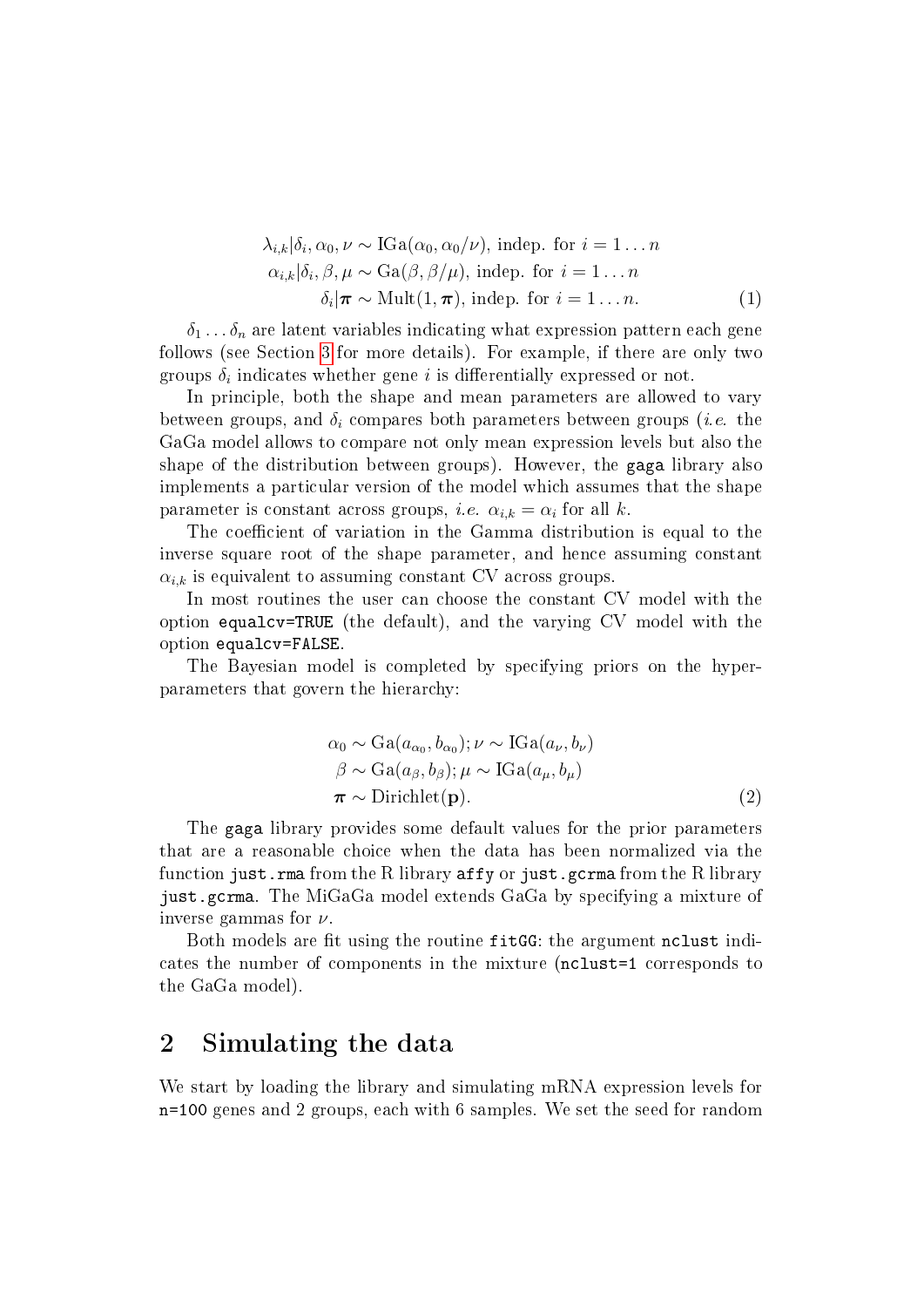number generation so that you can reproduce the results presented here. We use the parameter estimates obtained from the Armstrong dataset (Armstrong, 2002) as described in (Rossell, 2009) As we shall see in the future sections, we use the first five samples from each group to fit the model. We will then use the model to predict the class for the sixth sample.

```
> library(gaga)
> set.seed(10)
> n <- 100; m <- c(6, 6)> a0 < -25.5; nu < -0.109> balpha <- 1.183; nualpha <- 1683
> probpat <- c(.95,.05)> xsim <- simGG(n,m=m,p.de=probpat[2],a0,nu,balpha,nualpha,equalcv=TRUE)
```
The object xsim is an ExpressionSet. The simulated expression values are accessible through exprs(xsim), the parameters through featureData(xsim) and the group that each observation belongs through pData(xsim). We save in a a matrix containing the gene-specific  $\alpha$  parameters (a[,1] contains parameters for the first group,  $a[,2]$  for the second). Similarly, we save the gene-specific means  $\lambda$  in 1 and the expression values in x.

```
> xsim
```

```
ExpressionSet (storageMode: lockedEnvironment)
assayData: 100 features, 12 samples
  element names: exprs
protocolData: none
phenoData
  sampleNames: Array 1 Array 2 ... Array 12 (12 total)
  varLabels: group
  varMetadata: labelDescription
featureData
  featureNames: Gene 1 Gene 2 ... Gene 100 (100 total)
  fvarLabels: alpha.1 alpha.2 mean.1 mean.2
  fvarMetadata: labelDescription
experimentData: use 'experimentData(object)'
Annotation:
> featureData(xsim)
An object of class 'AnnotatedDataFrame'
  featureNames: Gene 1 Gene 2 ... Gene 100 (100 total)
  varLabels: alpha.1 alpha.2 mean.1 mean.2
  varMetadata: labelDescription
```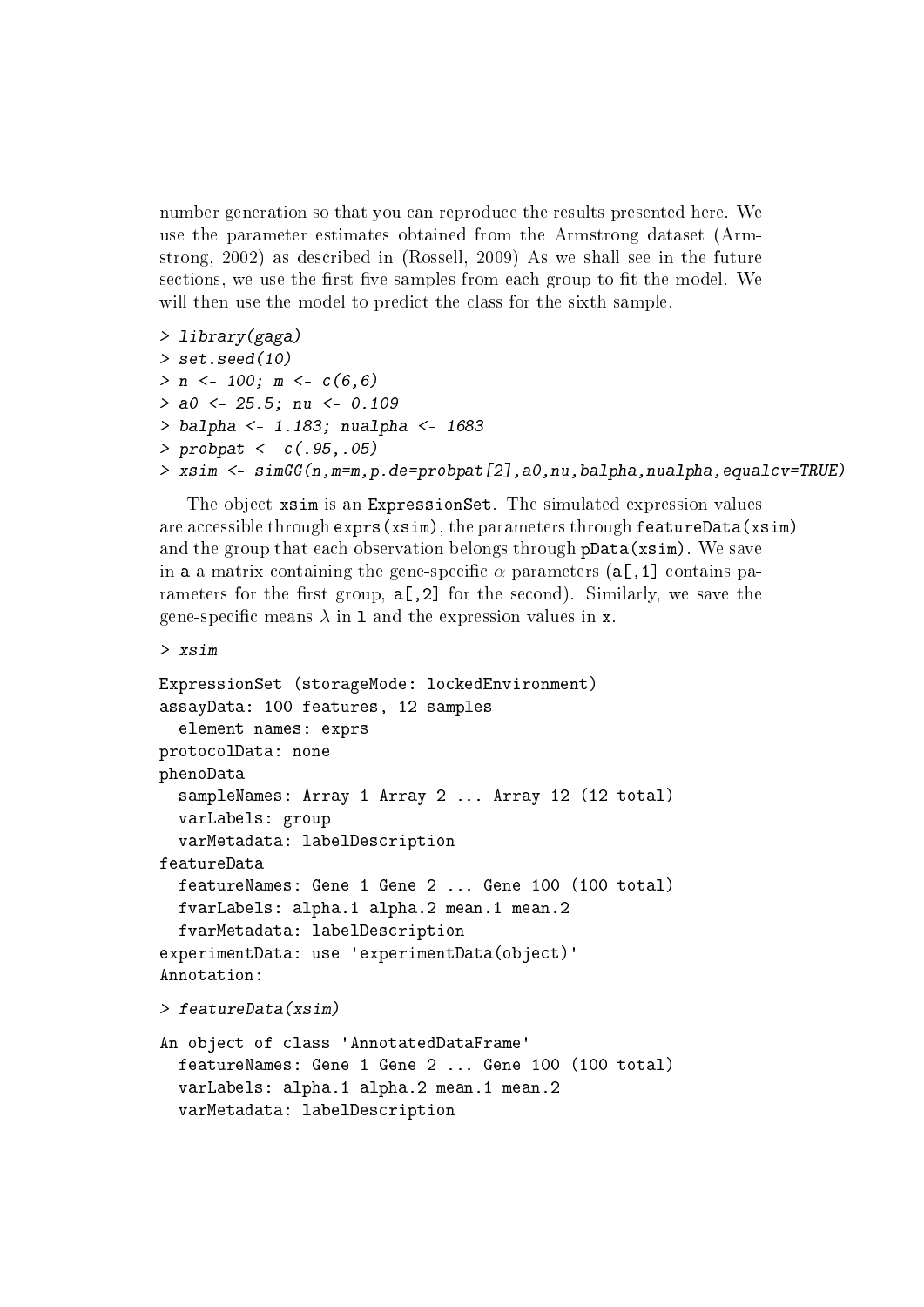

 $(a)$  (b)

<span id="page-3-0"></span>Figure 1: (a): marginal density of the simulated data; (b): plot of the simulated  $(\alpha, \lambda)$  pairs

```
> phenoData(xsim)
```

```
An object of class 'AnnotatedDataFrame'
  sampleNames: Array 1 Array 2 ... Array 12 (12 total)
  varLabels: group
  varMetadata: labelDescription
> a \leq fData(xsim)[c('alpha.1" , 'alpha.2")> l <- fData(xsim)[,c("mean.1","mean.2")]
> x <- exprs(xsim)
```
Figure [1\(](#page-3-0)a) shows the marginal distribution (kernel density estimate) of the simulated gene expression levels. Figure [1\(](#page-3-0)b) plots the simulated mean and coefficient of variation for group 1. The plots can be obtained with the following syntax:

```
> plot(density(x),xlab='Expression levels',main='')
> plot(l[,1],1/sqrt(a[,1]),xlab='Group 1 Mean',ylab='Group 1 CV')
```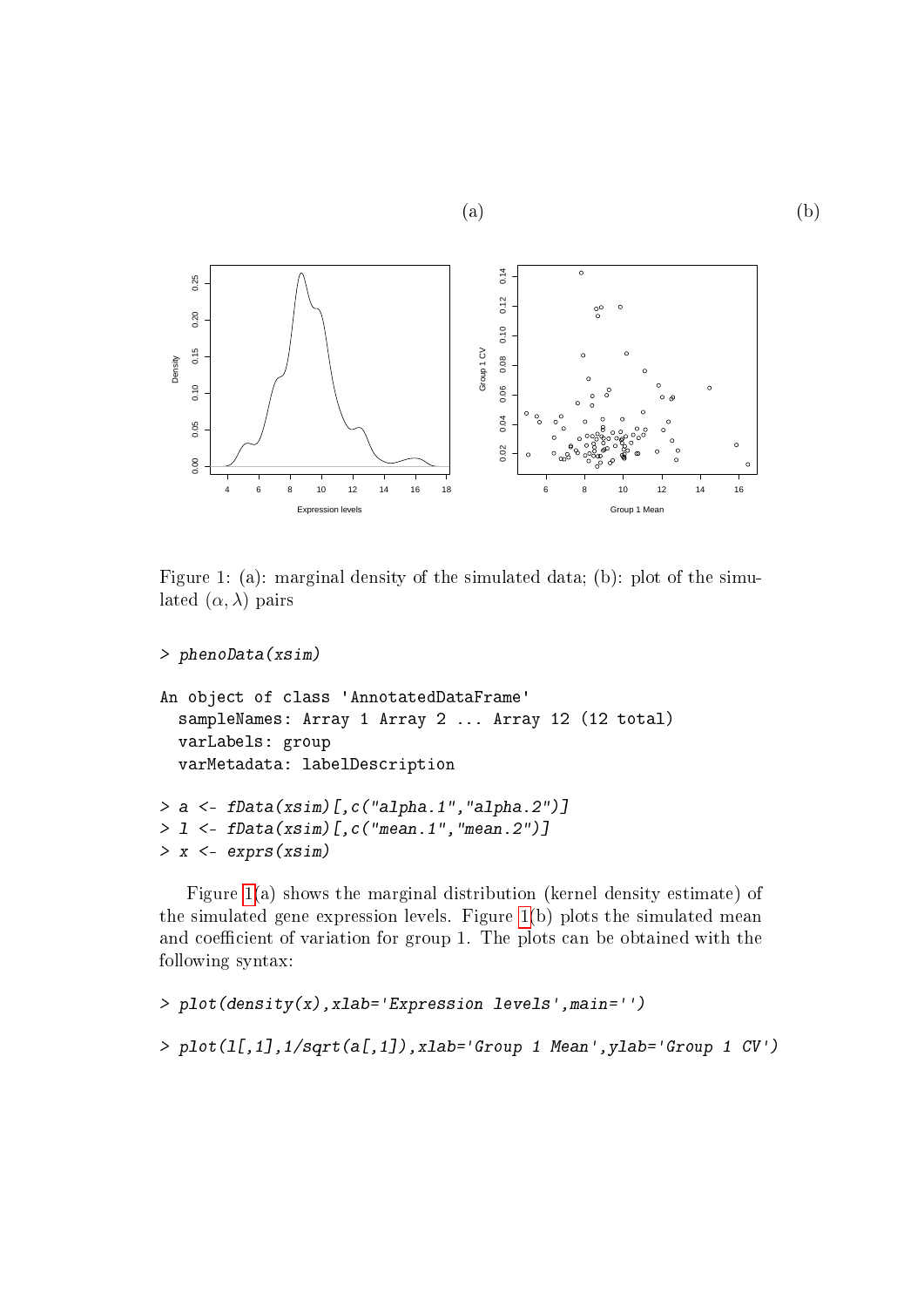### <span id="page-4-0"></span>3 Model fit

To fit the model we use the function fitGG. First, we define the vector groups, which indicates the group each sample belongs to. Second, we specify the gene expression patterns or hypotheses that we wish to entertain. In our example, since we have two groups there really are only two possible expression patterns:

Pattern 0 (null hypotheses): group  $1 =$  group 2

Pattern 1 (alternative hypothesis): group  $1 \neq$  group 2.

More precisely, under pattern 0 we have that  $\alpha_{i1} = \alpha_{i2}$  and  $\lambda_{i1} = \lambda_{i2}$ , while under pattern 1  $\alpha_{i1} \neq \alpha_{i2}$  and  $\lambda_{i2} \neq \lambda_{i2}$ . We specify the patterns with a matrix with as many rows as patterns and as many columns as groups. For each row of the matrix (*i.e.* each hypothesis), we indicate that two groups are equal by assigning the same number to their corresponding columns. The column names of the matrix must match the group codes indicated in groups, otherwise the routine returns an error. For example, in our two hypothesis case we would specify:

```
> groups <- pData(xsim)$group[c(-6,-12)]
> groups
 [1] "group 1" "group 1" "group 1" "group 1" "group 1" "group 2" "group 2"
 [8] "group 2" "group 2" "group 2"
> patterns <- matrix(c(0,0,0,1), 2, 2)
> colnames(patterns) <- c('group 1','group 2')
> patterns
     group 1 group 2
[1,] 0 0
\begin{bmatrix} 2,1 & 0 & 1 \end{bmatrix}
```
For illustration, suppose that instead we had 3 groups and 4 hypotheses, as follows:

Pattern 0: CONTROL = CANCER  $A =$  CANCER B Pattern 1: CONTROL  $\neq$  CANCER A = CANCER B Pattern 2: CONTROL = CANCER A  $\neq$  CANCER B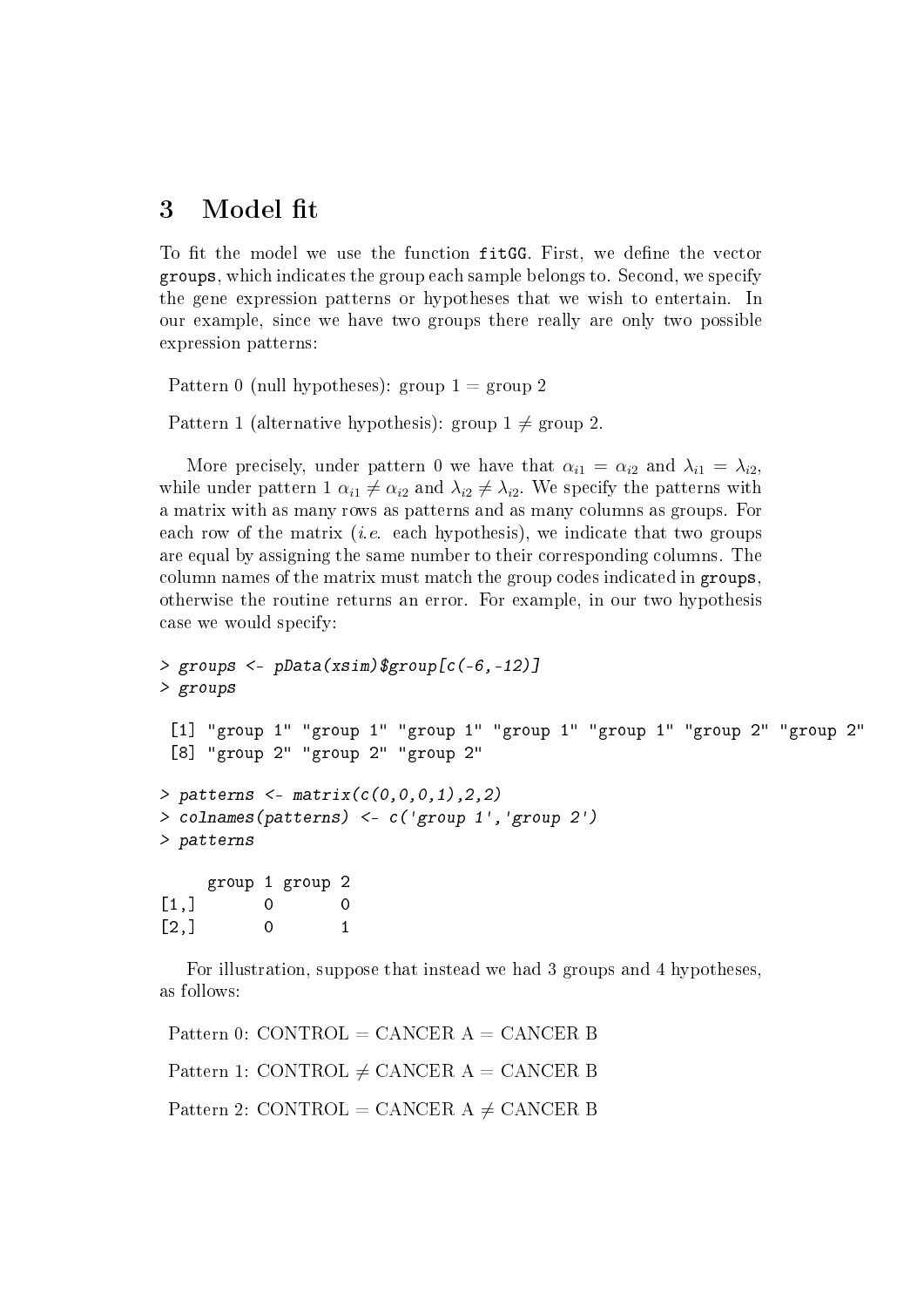Pattern 3: CONTROL  $\neq$  CANCER A  $\neq$  CANCER B

In this case we would specify

```
> patterns <- matrix(c(0,0,0,0,1,1,0,0,1,0,1,2), ncol=3, byrow=TRUE)
> colnames(patterns) <- c('CONTROL','CANCER A','CANCER B')
> patterns
```

|      | CONTROL CANCER A CANCER B |   |    |
|------|---------------------------|---|----|
| [1,] |                           |   |    |
| [2,] | 0                         |   | 1. |
| [3,] | 0                         | 0 |    |
| [4,] |                           |   | 2  |

That is, the second row indicates that under Pattern 1 cancers of type A and B are present the same expression levels, since they both have a 1 in their entries. The last row indicates that they are all different by specifying a different number in each entry.

Now, to fit the GaGa model to our simulated data we use fitGG, with nclust=1 (to fit the MiGaGa model we would set nclust to the number of components that we want in the mixture). We remove columns 6 and 12 from the dataset, *i.e.* we do not use them for the fit so that we can evaluate the out-of-sample behavior of the classifier built in Section [7.](#page-13-0) Here we use the option trace=FALSE to prevent iteration information from being printed. There are several available methods to fit the model. method== $\text{?EM'}$  implements an Expectation-Maximization algorithm which seeks to maximize the expected likelihood. method=='quickEM' (the default) is a quicker version that uses only 1 maximization step. quickEM usually provides reasonably good hyper-parameter estimates at a low computational cost. In practice we have observed that the inference derived from the GaGa and MiGaGa models (e.g. lists of differentially expressed genes) is robust to slight hyperparameter miss-specifications, so we believe quickEM to be a good default option for large datasets. method=='SA' implements a Simulated Annealing scheme which searches for a hyper-parameter value with high posterior density.

The three above-mentioned methods (EM, quickEM, SA) only provide point estimates. We can obtain credibility intervals with method=='Gibbs' or method=='MH', which fit a fully Bayesian model via Gibbs or Metropolis-Hastings MCMC posterior sampling, respectively. Of course, obtaining credibility intervals comes at a higher computational cost. In our experience the five methods typically deliver similar results.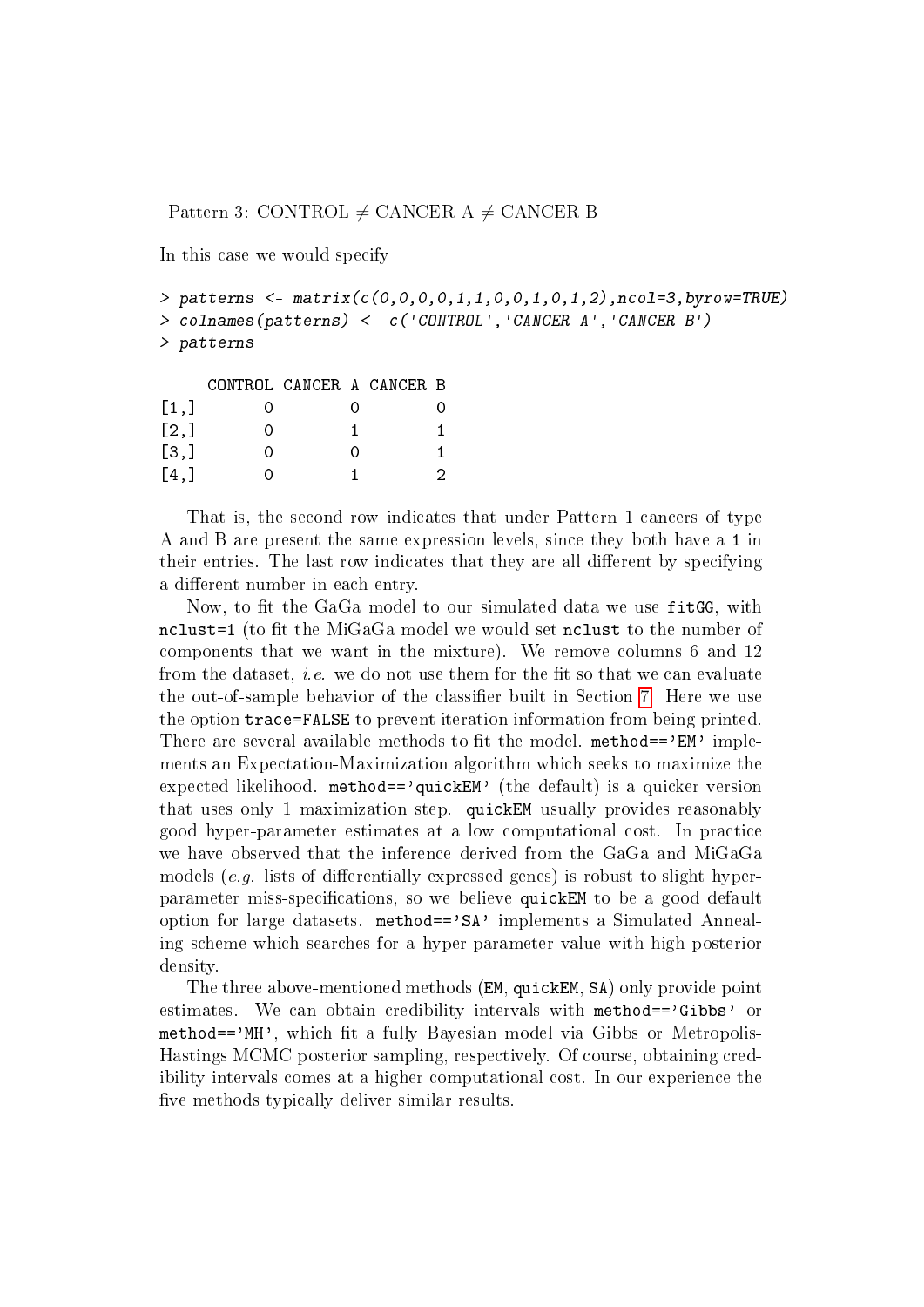```
> patterns <- matrix(c(0,0,0,1),2,2)
> colnames(patterns) <- c('group 1','group 2')
> gg1 <- fitGG(x[,c(-6,-12)],groups,patterns=patterns,nclust=1,method='Gibbs',B=
> gg2 <- fitGG(x[,c(-6,-12)],groups,patterns=patterns,method='EM',trace=FALSE)
> gg3 <- fitGG(x[,c(-6,-12)],groups,patterns=patterns,method='quickEM',trace=FAL
```
We can obtain iteration plots to visually assess the convergence of the chain. The component mcmc of gg1 contains an object of type mcmc, as defined in the library coda.

To obtain parameter estimates and the posterior probability that each gene is differentially expressed we use the function parest. We discard the first 100 MCMC iterations with burnin=100, and we ask for  $95\%$  posterior credibility intervals with alpha=.05. The slot ci of the returned object contains the credibility intervals (this option is only available for method=='Gibbs' and method=='MH').

```
> gg1 <- parest(gg1,x=x[,c(-6,-12)],groups,burnin=100,alpha=.05)
> gg2 <- parest(gg2,x=x[,c(-6,-12)],groups,alpha=.05)
> gg3 <- parest(gg3,x=x[,c(-6,-12)],groups,alpha=.05)
> gg1GaGa hierarchical model. Fit via Gibbs sampling (900 iterations kept)
Assumed constant CV across groups
  100 genes, 2 groups, 2 hypotheses (expression patterns)
The expression patterns are
  Pattern 0 (94% genes): group 1 = group 2
 Pattern 1 (6% genes): group 1 !=group 2
Hyper-parameter estimates
   a0 nu balpha nualpha
   21.224 0.113 1.355 1393.924
   probclus
   1
> gg1$ci
$a02.5% 97.5%
16.16240 27.50344
```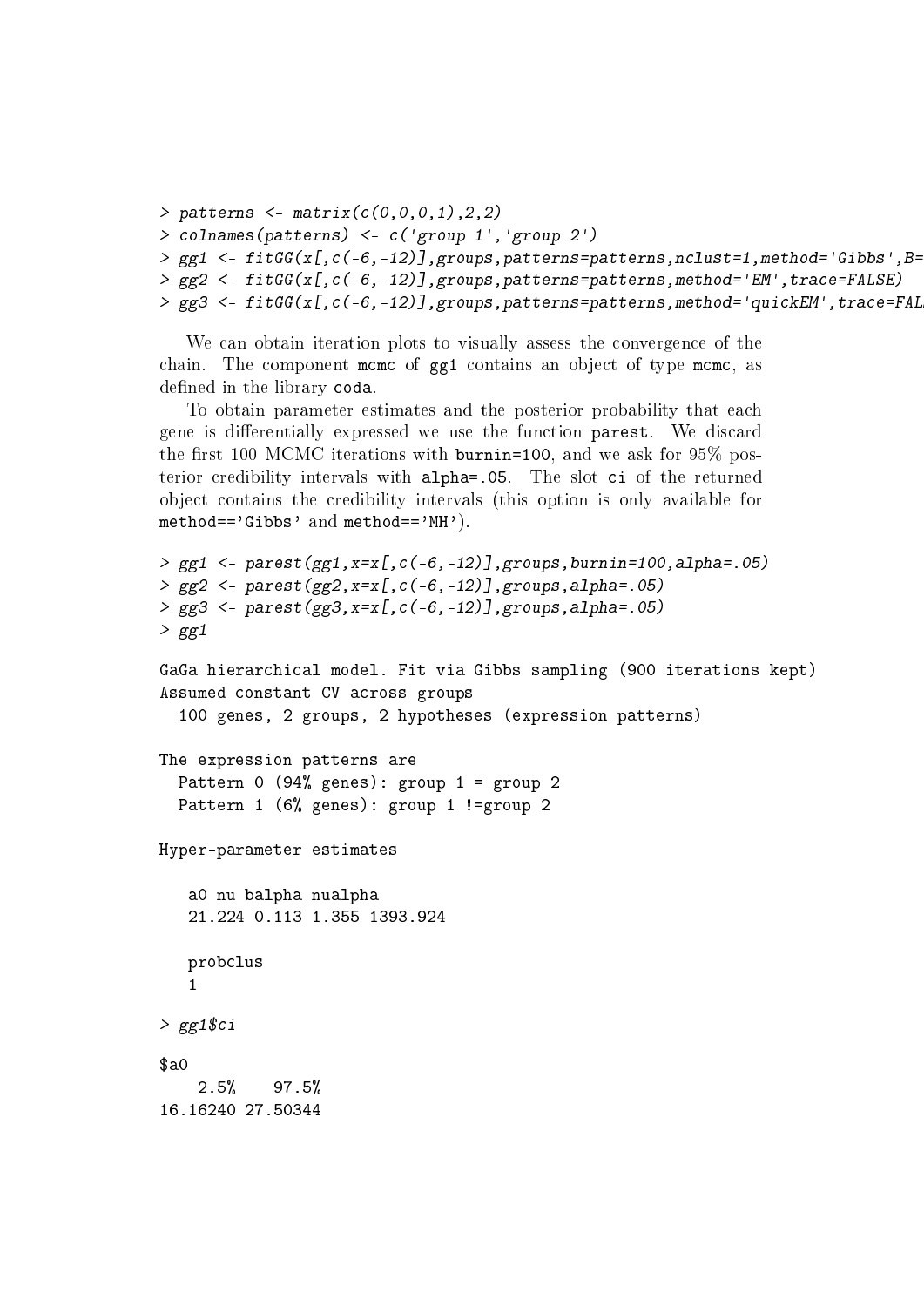\$nu 2.5% 97.5% 0.1081177 0.1174186 \$balpha 2.5% 97.5% 0.9701979 1.8105223 \$nualpha 2.5% 97.5% 1130.110 1711.513 \$probclus [1] 1 1 \$probpat probpat.1 probpat.2 2.5% 0.8739451 0.01784726 97.5% 0.9821527 0.12605489  $> gg2$ GaGa hierarchical model. Fit via Expectation-Maximization Assumed constant CV across groups 100 genes, 2 groups, 2 hypotheses (expression patterns) The expression patterns are Pattern 0  $(94.3%$  genes): group 1 = group 2 Pattern 1 (5.7% genes): group 1 != group 2 Hyper-parameter estimates alpha0 nu balpha nualpha 21.641 0.113 1.337 1388.167 probclus 1  $> gg3$ GaGa hierarchical model.Fit via quick Expectation-Maximization

Assumed constant CV across groups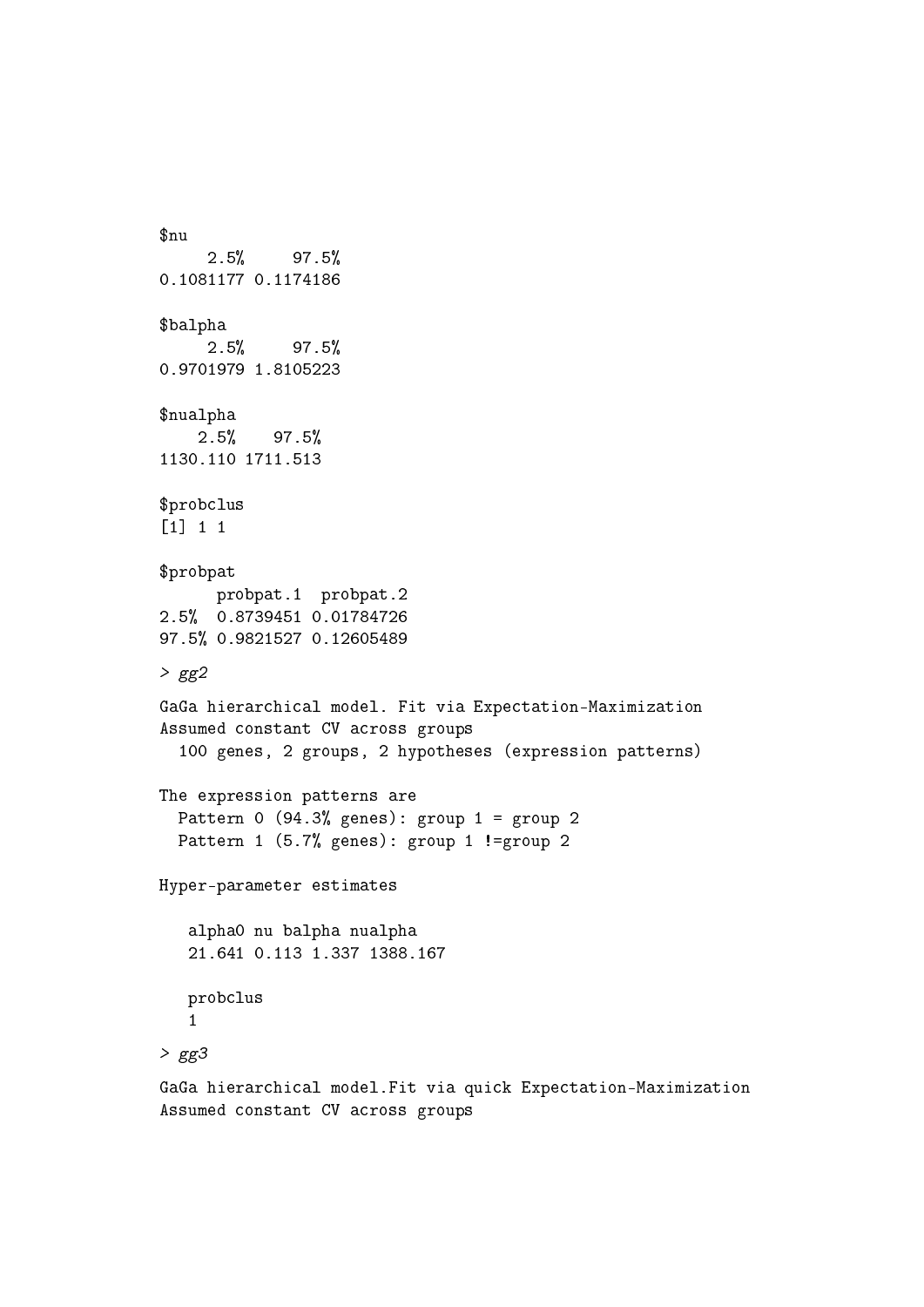```
100 genes, 2 groups, 2 hypotheses (expression patterns)
The expression patterns are
  Pattern 0 (94.3% genes): group 1 = group 2
  Pattern 1 (5.7% genes): group 1 != group 2
Hyper-parameter estimates
   alpha0 nu balpha nualpha
   21.641 0.113 1.288 1388.167
   probclus
   1
```
Although the parameter estimates obtained from the four methods are similar to each other, some differences remain. This is due to some extent to our having a small dataset with only 100 genes. For the larger datasets encountered in practice the four methods typically deliver very similar re-sults. In Section [5](#page-9-0) we assess whether the lists of differentially expressed genes obtained with each method are actually the same. The slot pp in gg1 and gg2 contains a matrix with the posterior probability of each expression pattern for each gene. For example, to find probability that the first gene follows pattern  $0$  (*i.e.* is equally expressed) and pattern  $1$  (*i.e.* is differentially expressed) we do as follows.

```
> dim(gg1\\begin{bmatrix} 11 & 100 & 2 \end{bmatrix}> gg1$pp[1,][1] 0.995065927 0.004934073
> gg2$pp[1,][1] 0.995334473 0.004665527
```
## <span id="page-8-0"></span>4 Checking the goodness of fit

To graphically assess the goodness of fit of the model, one can used priorpredictive or posterior-predictive checks. The latter, implemented in the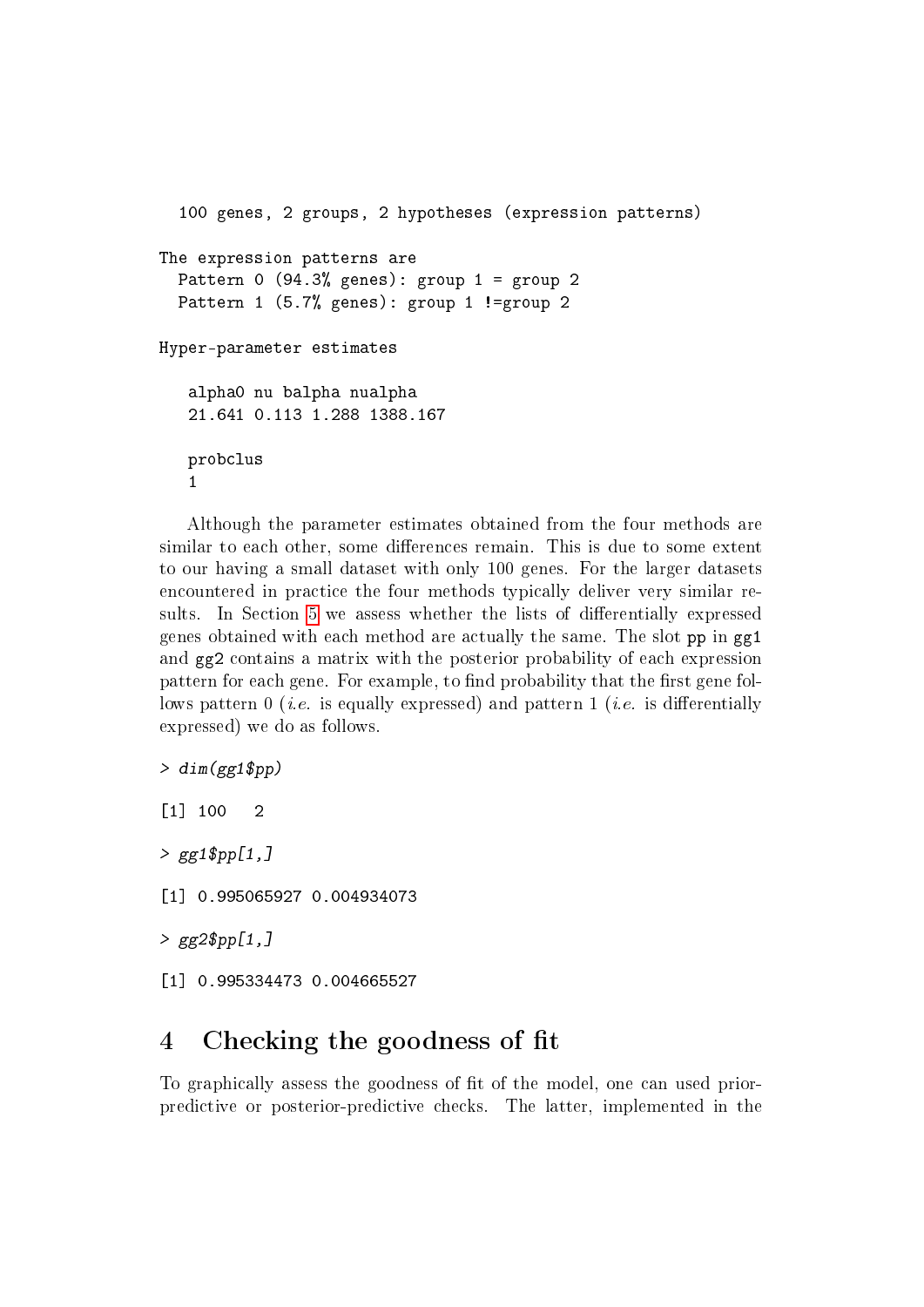function checkfit, are based on drawing parameter values from the posterior distribution for each gene, and possibly using then to generate data values, and then compare the simulated values to the observed data. The data generated from the posterior predictive is compared to the observed data in Figure [2\(](#page-10-0)a). Figure 2(b)-(d) compares draws from the posterior of  $\alpha$ and  $\lambda$  with their method of moments estimate, which is model-free. All plots indicate that the model has a reasonably good fit. The figures were generated with the following code:

```
> checkfit(gg1, x=x[, c(-6, -12)], groups, type='data', main='')
```
>  $checkfit(gg1, x=x[,c(-6, -12)], groups, type='shape', main='')$ 

> checkfit(gg1,x=x[,c(-6,-12)],groups,type='mean',main='')

> checkfit(gg1,x=x[,c(-6,-12)],groups,type='shapemean',main='',xlab='Mean',ylab=

It should be noted, however, that posterior-predictive plots can fail to detect departures from the model, since there is a double use of the data. Prior-predictive checks can be easily implemented using the function simGG and setting the hyper-parameters to their posterior mean.

### <span id="page-9-0"></span>5 Finding differentially expressed genes

The function findgenes finds differentially expressed genes, *i.e.* assigns each gene to an expression pattern. The problem is formalized as minizing the false negative rate, subject to an upper bound on the false discovery rate, say fdrmax=0.05. In a Bayesian sense, this is achieved by assigning to pattern 0 (null hypothesis) all genes for which the posterior probability of following pattern 0 is above a certain threshold (Mueller, 2004). The problem is then to find the optimal threshold, which can be done parametrically or non-parametrically through the use of permutations (for details see Rossell, 2009).Here we explore both options, specifying B=1000 permutations for the non-parametric option.

```
> d1 <- findgenes(gg1,x[,c(-6,-12)],groups,fdrmax=.05,parametric=TRUE)
> d1.nonpar <- findgenes(gg1,x[,c(-6,-12)],groups,fdrmax=.05,parametric=FALSE,B=
```

```
Finding clusters of z-scores for bootstrap... Done
Starting 1000 bootstrap iterations...
```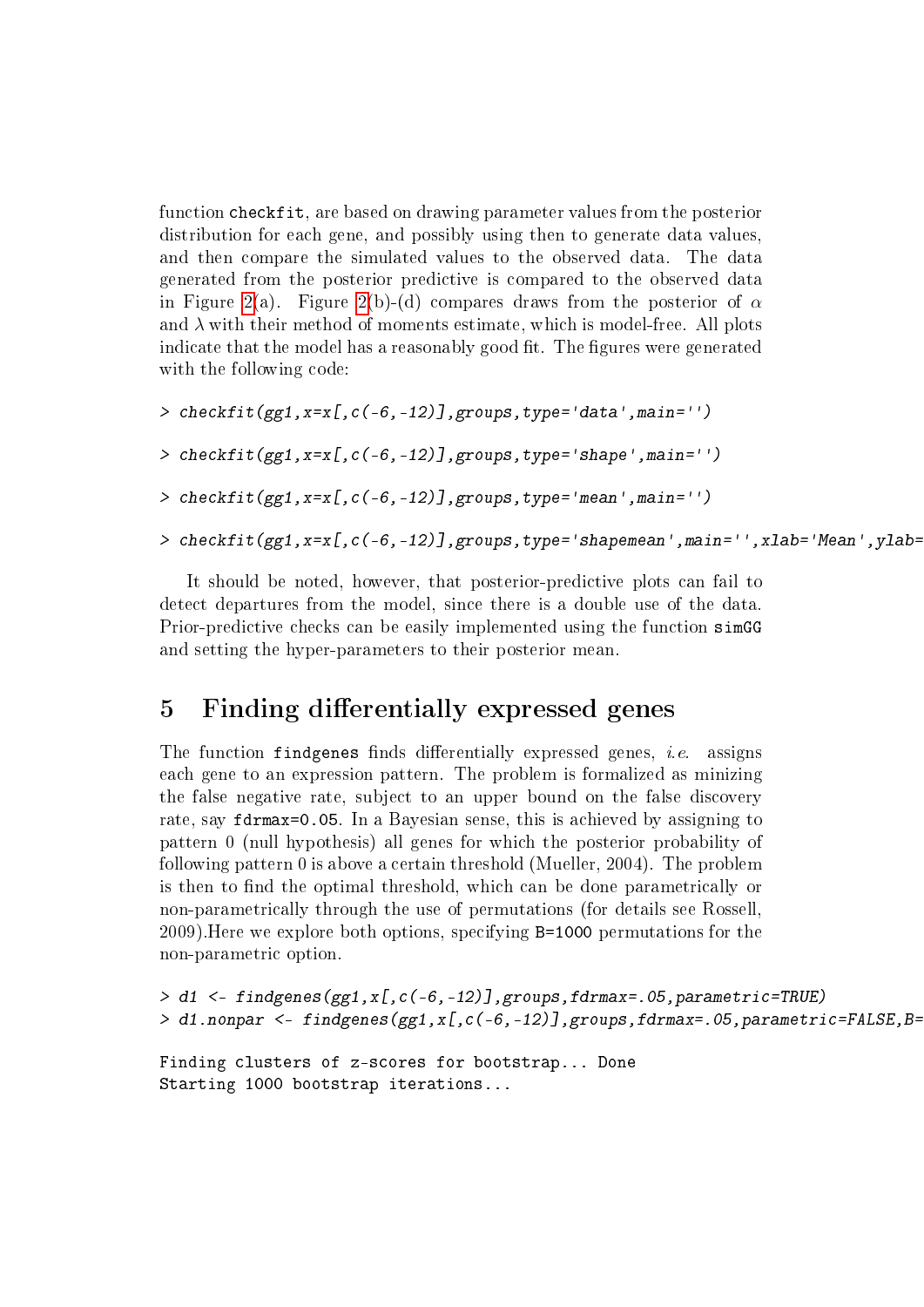

<span id="page-10-0"></span>Figure 2: Assessing the goodness of fit. (a): compares samples from the posterior predictive to the observed data; (b): compares samples from the posterior of  $\alpha$  to the method of moments estimate; (c): compares samples from the posterior of  $\lambda$  to the method of moments estimate; (d): as (b) and (c) but plots the pairs  $(\alpha, \lambda)$  instead of the kernel density estimates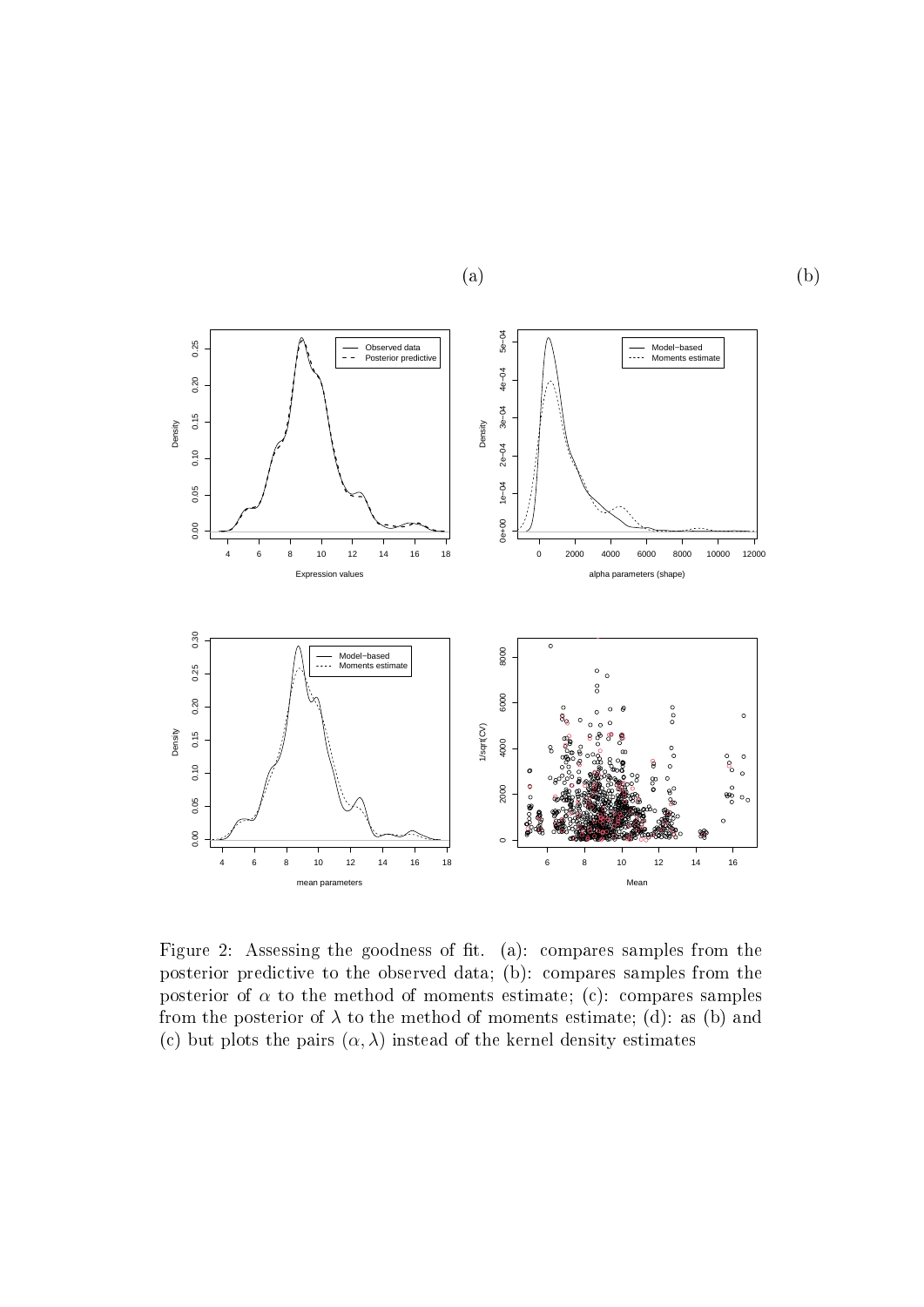```
> dtrue <- (l[,1]!=l[,2])
> table(d1$d,dtrue)
  dtrue
   FALSE TRUE
 0 95 1
 1 0 4
> table(d1.nonpar$d,dtrue)
  dtrue
   FALSE TRUE
 0 95 1
 1 0 4
```
We set the variable dtrue to indicate which genes were actually differentially expressed (easily achieved by comparing the columns of  $x \sin 1$ ). Both the parametric and non-parametric versions declare 4 genes to be DE, all of them true positives. They both fail to find one of the DE genes. To obtain an estimated frequentist FDR for each Bayesian FDR one can plot d1.nonpar\$fdrest. The result, shown in Figure [2,](#page-10-0) reveals that setting the Bayesian FDR at a 0.05 level results in an estimated frequentist FDR around 0.015. That is, calling findgenes with the option parametric=TRUE results in a slightly conservative procedure from a frequentist point of view.

#### > plot(d1.nonpar\$fdrest,type='l',xlab='Bayesian FDR',ylab='Estimated frequentist

Finally, we compare the list of differentially expressed genes with those obtained when using the other fitting criteria explained in Section [3.](#page-4-0)

```
> d2 <- findgenes(gg2,x[,c(-6,-12)],groups,fdrmax=.05,parametric=TRUE)
> d3 <- findgenes(gg3,x[,c(-6,-12)],groups,fdrmax=.05,parametric=TRUE)
> table(d1$d,d2$d)
     0 1
 0 96 0
  1 0 4
> table(d1$d,d3$d)
     0 1
 0 96 0
 1 0 4
```
Despite the existence of small differences in the hyper-parameter estimates between methods, the final list of differentially expressed genes is the same for all of them. This suggests that the GaGa model is somewhat robust to the hyper-parameter specification.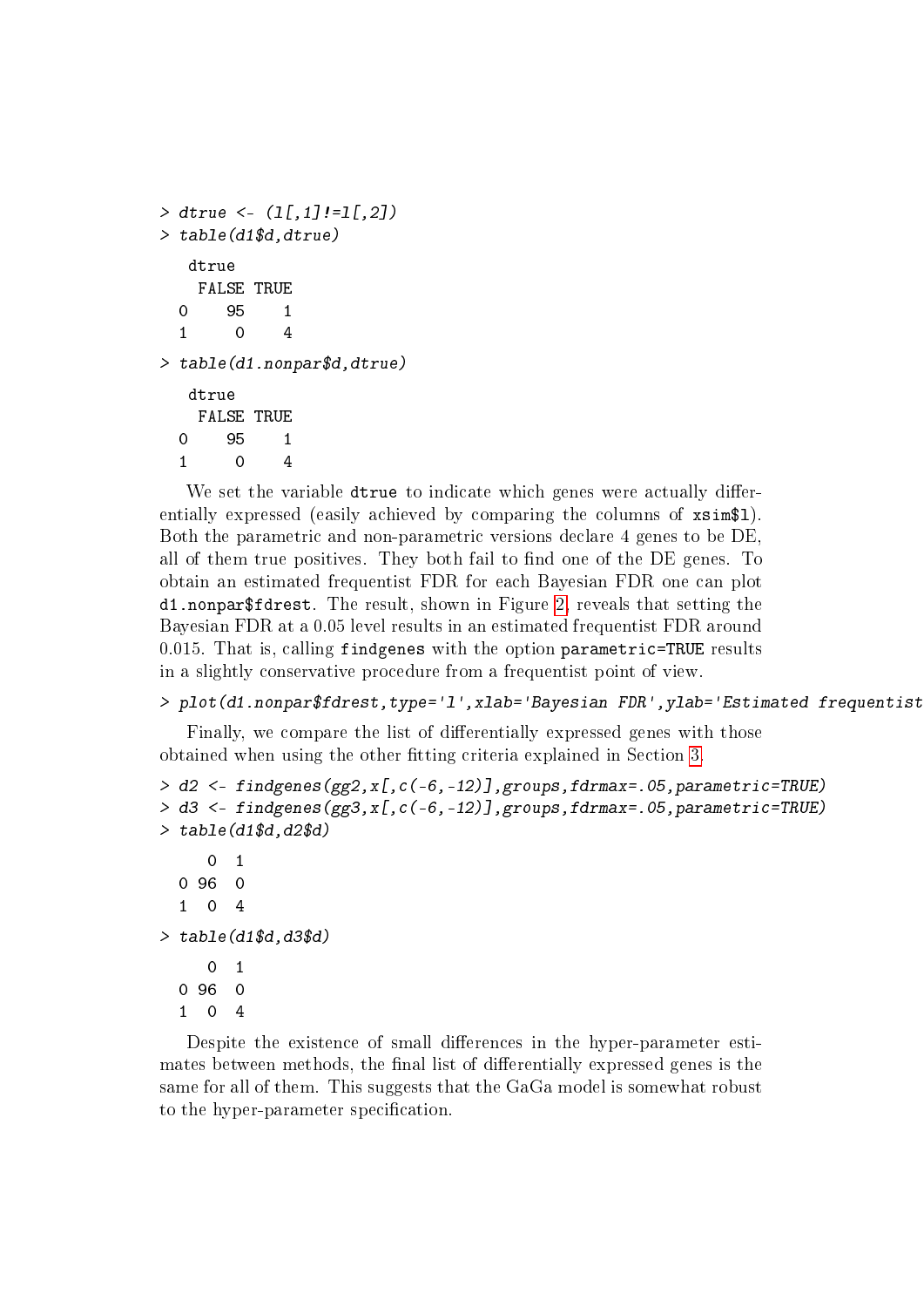

Figure 3: Estimated frequenstist FDR vs. Bayesian FDR

### <span id="page-12-0"></span>6 Obtaining fold change estimates

The GaGa and MiGaGa models can be used to obtain fold change estimates, by computing the posterior expected expression values for each group. As these posterior expectations are derived from a hierarchical model, they are obtained by borrowing information across genes. Therefore, in small sample situations they are preferrable to simply using the group sample means.

The function posmeansGG computes posterior expected values under any expression pattern. The expression pattern is indicated with the argument underpattern. In our example (as in most microarray experiments) pattern 0 corresponds to the null hypothesis that no genes are differentially expressed. Therefore, specifying underpattern=0 would result in obtaining identical expression estimates for both groups. Instead, one is commonly interested in computing a different mean for each group, which in our case corresponds to pattern 1. As the expression measurements were simulated to be in log2 scale, the log-fold change can be computed by taking the difference between the two group means (if the data were in the original scale, we would divide instead). The code below computed posterior means and log-fold changes, and prints out the fold change for the first five genes.

 $>$  mpos  $\leq$  posmeans  $GG(gg1, x=x[, c(-6, -12)],$  groups=groups, underpattern=1)

Computing posterior means under expression pattern 1 ...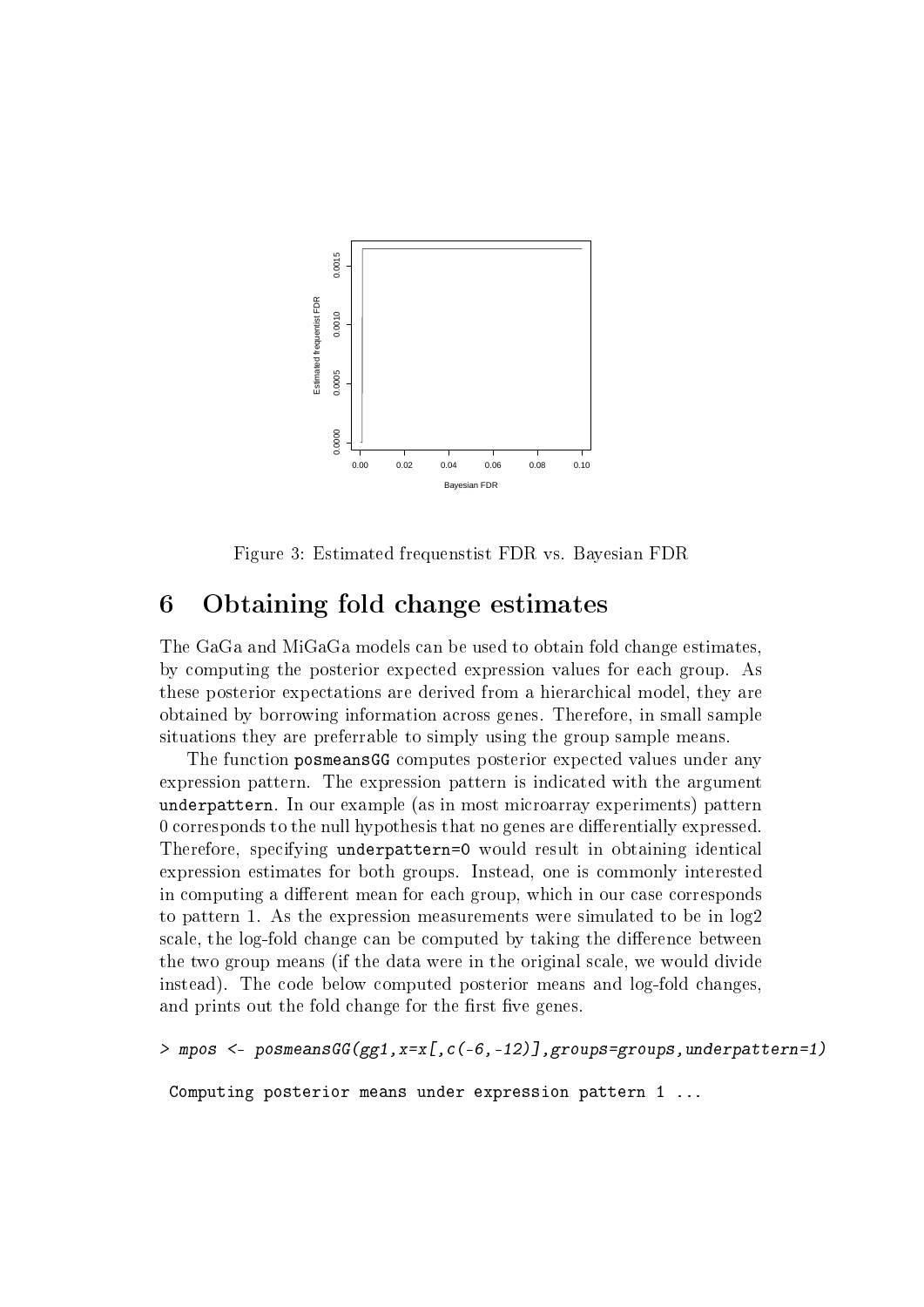$>$  fc  $<-$  mpos[,1]-mpos[,2]  $>$  fc[1:5]

[1] -0.11041529 -0.01292522 -0.83766638 0.08420885 -0.05508380

## <span id="page-13-0"></span>7 Class prediction

We now use the fitted model to predict the class of the arrays number 6 and 12, neither of which were used to fit the model. We assume that the prior probability is 0.5 for each group, though in most settings this will not be realistical. For example, if groups==2 indicates individuals with cancer, one would expect the prior probability to be well below 0.5, say around 0.1. But if the individual had a positive result in some test that was administered previously, this probability would have increased, say to 0.4.

Class prediction is implemented in the function classpred. The argument xnew contains the gene expression measurements for the new individuals, x is the data used to fit the model and ngene indicates the number of genes that should be used to build the classier. It turns out that array 6 is correctly assigned to group 1 and array 12 is correctly assigned to group 2. classpred also returns the posterior probability that the sample belongs to each group. We see that for the dataset at hand the posterior probability of belonging to the wrong group is essentially zero. Similarly good results are obtained when using setting ngene to either 1 (the minimum value) or to 100 (the maximum value). The fact that adding more gene to the classifier does not change its performance is not surprising, since the classifier assigns little weight to genes with small probability of being DE. We have observed a similar behavior in many datasets. The fact that the classifier works so well with a single is typically not observed in real datasets, where it is rare to have a gene with such a high discrimination power.

```
> pred1 \leq closed (gg1,xnew=x[,6],x=x[,c(-6,-12)],groups,ngene=50,prgroups=c(.
> pred2 <- classpred(gg1,xnew=x[,12],x=x[,c(-6,-12)],groups,ngene=50,prgroups=c(
> pred1
```
#### \$d  $\lceil 1 \rceil$  1

\$posgroups [1] 1.000000e+00 3.814249e-32

> pred2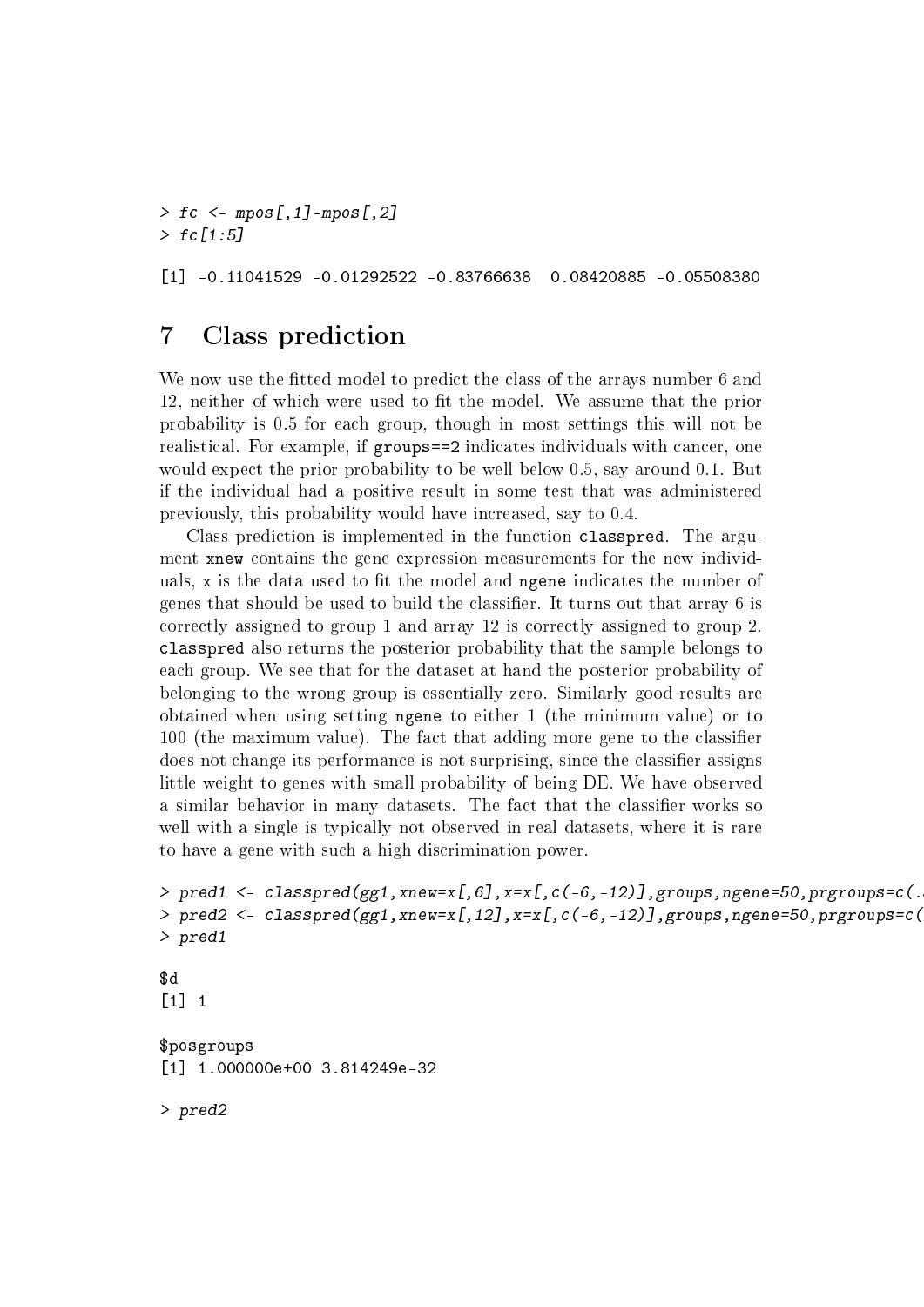```
$d
\lceil 1 \rceil 2
$posgroups
[1] 3.539042e-30 1.000000e+00
```
## <span id="page-14-0"></span>8 Designing high-throughput experiments

The gaga package incorporates routines which can be used for fixed and sequential sample size calculation in high-throughput experiments. For details on the methodology see [Rossell and Müller](#page-19-2) [\[2011\]](#page-19-2). We start by simulating some data from a GaGa model. Since the computations can be intensive, here we simulate data for 20 genes only. The question is, given the observed data, how many more samples should we collect, if any?

```
> set.seed(1)
> x < -s imGG(n=20, m=2, p.de=.5, a0=3, nu=.5, balpha=.5, nualpha=25)
> gg1 \leq-fitGG(x, groups=1:2, method='EM')Initializing parameters... Done.
Refining initial estimates...
Starting EM algorithm...
alpha0[1] nu[1] balpha nualpha probpat[1] probpat[2] logl
 3.892212 0.433702 0.189467 105.964470 0.650039 0.349961 -21.289791
 3.532750 0.456514 0.459891 21.641185 0.695806 0.304194 -17.570110
 3.596507 0.451893 0.459891 21.462008 0.734122 0.265878 -17.393875
 3.657439 0.447951 0.459891 21.260235 0.766362 0.233638 -17.260041
 3.706742 0.444576 0.459891 21.072151 0.793631 0.206369 -17.156884
 3.746888 0.441692 0.459891 20.902542 0.816838 0.183162 -17.076171
 3.779824 0.439215 0.459891 20.751736 0.836716 0.163284 -17.012084
 3.807127 0.437077 0.459891 20.618402 0.853855 0.146145 -16.960480
 3.807127 0.437077 0.459891 20.618402 0.868318 0.131682 -16.919115
 3.807127 0.437077 0.459891 20.618402 0.880643 0.119357 -16.886760
 3.807127 0.437077 0.459891 20.618402 0.891240 0.108760 -16.861047
 3.807127 0.437077 0.459891 20.618402 0.900427 0.099573 -16.840319
 3.807127 0.437077 0.459891 20.618402 0.908451 0.091549 -16.823389
 3.807127 0.437077 0.459891 20.618402 0.915508 0.084492 -16.809398
 3.807127 0.437077 0.459891 20.618402 0.921754 0.078246 -16.797712
 3.807127 0.437077 0.459891 20.618402 0.927312 0.072688 -16.787856
 3.807127 0.437077 0.459891 20.618402 0.932286 0.067714 -16.779470
```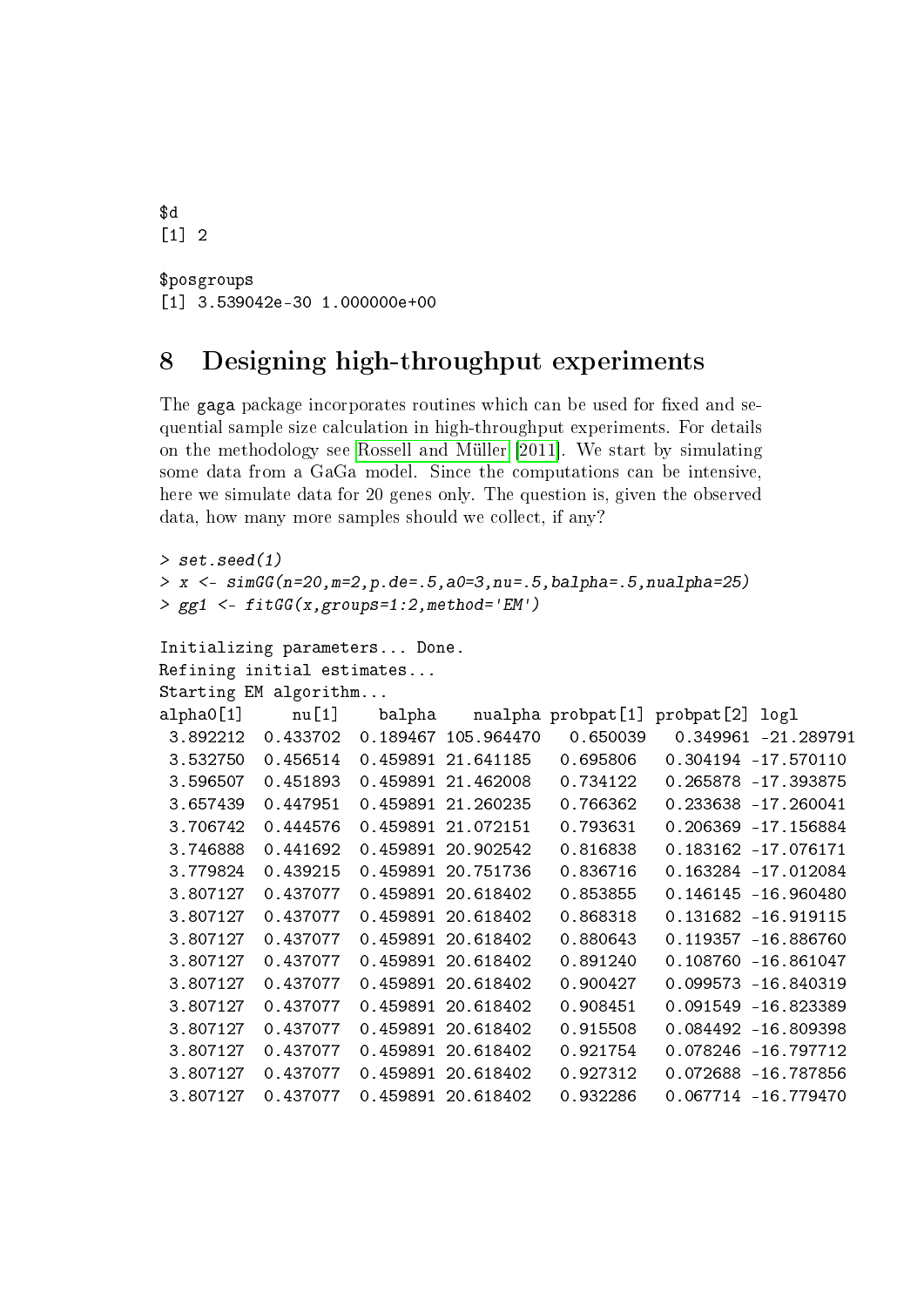#### > gg1 <- parest(gg1,x=x,groups=1:2)

The function powfindgenes evaluates the (posterior) expected number of new true gene discoveries if one were to obtain an additional batch of data with batchSize new samples per group. For our simulated data, we expect that obtaining 1 more sample per group would provide no new gene discoveries. For 2 and 3 more samples per group we still expect to discover less than one new gene (which seems reasonable for our simulated data with only 20 genes).

```
> pow1 <- powfindgenes(gg1, x=x, groups=1:2, batchSize=1, fdrmax=0.05, B=1000)
> pow2 <- powfindgenes(gg1, x=x, groups=1:2, batchSize=2, fdrmax=0.05, B=1000)
> pow3 <- powfindgenes(gg1, x=x, groups=1:2, batchSize=3, fdrmax=0.05, B=1000)
> pow1$m
```
 $[1]$  0

> pow2\$m

[1] 0.02612619

> pow3\$m

[1] 0.1158245

As illustrated, calling powfindgenes for different values of batchSize can be used to determine the sample size. We refer to this approach as fixed sample size calculation, since the number of additional samples is fixed from now on, regardless of the evidence provided by new data. Function forwsimDiffExpr provides a sequential sample size alternative. The idea is that, every time that we observe new data, we can use powfindgenes to estimate the expected number of new gene discoveries for an additional data batch. As long as this quantity is large enough, we keep adding new samples. When this quantity drops below some threshold we stop experimentation. forwsimDiffExpr uses forward simulation to determine reasonable values for this threshold. Shortly, the function simulates batchSize new samples per group from the GaGa posterior predictive distribution, and for each of them evaluates the expected number of new discoveries via powfindgenes (estimated via Bsummary Monte Carlo samples). Then batchSize more samples are added, and powfindgenes is called again, up to a maximum number of batches maxBatch. The whole process is repeated B times. Notice that, although not illustrated here, parallel processing can be used to speed up computations (e.g. see mcapply from package parallel).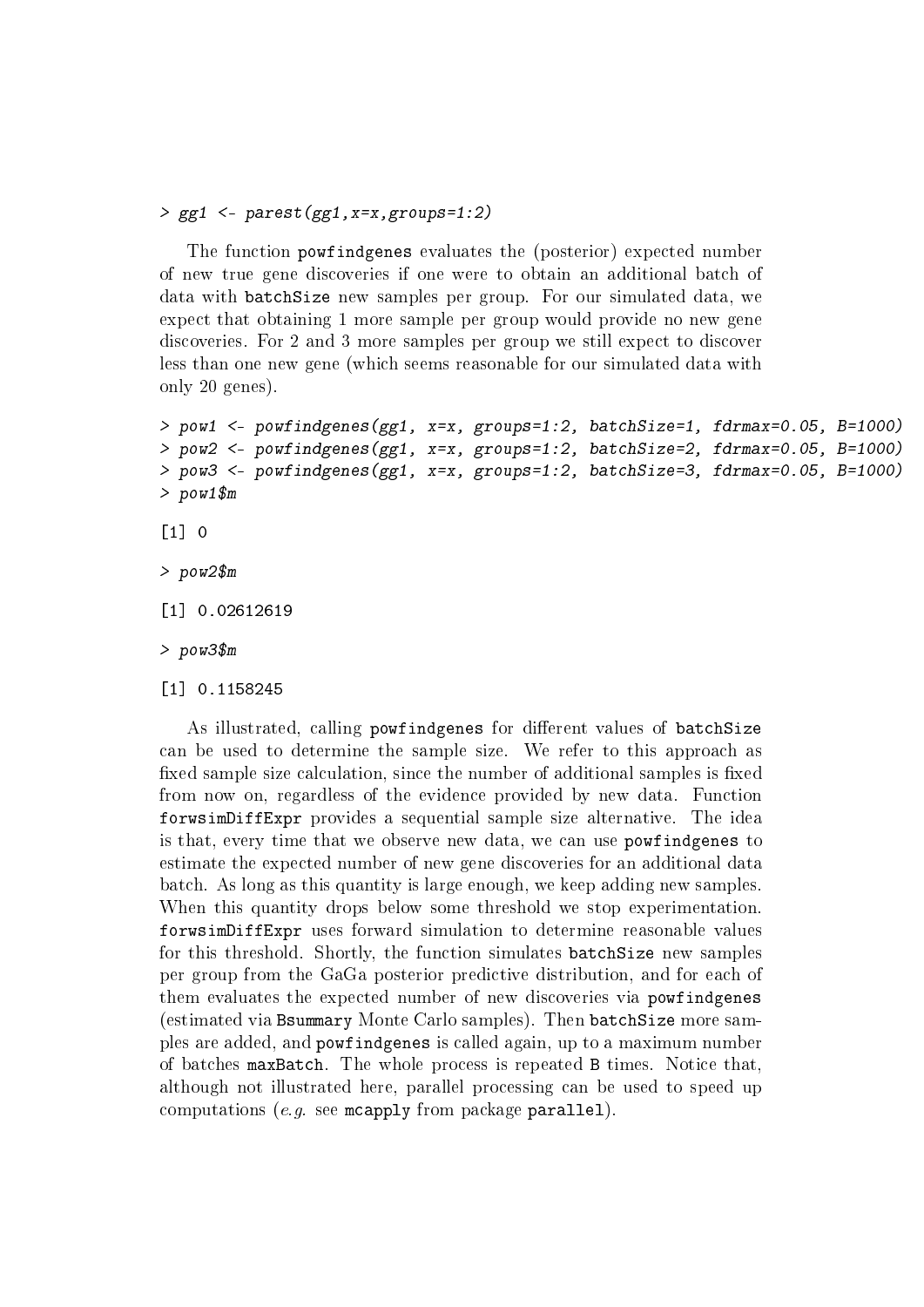```
> fs1 <- forwsimDiffExpr(gg1, x=x, groups=1:2,
+ maxBatch=3,batchSize=1,fdrmax=0.05, B=100, Bsummary=100, randomSeed=1)
Starting forward simulation...
  0 iterations
  10 iterations
  20 iterations
```

```
30 iterations
```
- 40 iterations
- 50 iterations
- 60 iterations
- 70 iterations
- 80 iterations
- 90 iterations

 $>$  head(fs1)

|                             | simid time u fdr |     |       |              | fnr power summary |
|-----------------------------|------------------|-----|-------|--------------|-------------------|
| $\mathbf{1}$                |                  |     | 0 O   | 0 0.06324234 |                   |
| 101                         |                  |     | 10    | 0 0.05726000 |                   |
| 102                         |                  | 20  |       | 0.05671000   |                   |
| 103                         | $\Omega$         | 3 O |       | 0.05430000   | NΑ                |
| $\mathcal{D}_{\mathcal{L}}$ | 1.               |     | n n   | 0 0.06324234 |                   |
| 104                         |                  |     | - ( ) | 0.07213000   |                   |

forwsimDiffExpr returns a data.frame indicating, for each simulation and stopping time (number of batches), the posterior expectation of the number of true posities (u), false discovery and false negative rates (fdr, fnr), and power (e.g. number of detected DE genes at a Bayesian FDR fdrmax divided by overall number of DE genes). It also returns the (posterior predictive) expected new DE discoveries for one more data batch in summary. Since experimentation is always stopped at time==maxBatch, it is not necessary to evaluate summary at this time point and NA is returned.

The output of forwsimDiffExpr can be used to estimate the expected number of new true discoveries for each sample size, as well as to estimate the expected utility by subtracting a sampling cost. As illustrated above these results can also be obtained with powfindgenes, which is much faster computationally.

```
> tp <- tapply(fs1$u,fs1$time,'mean')
> tp
```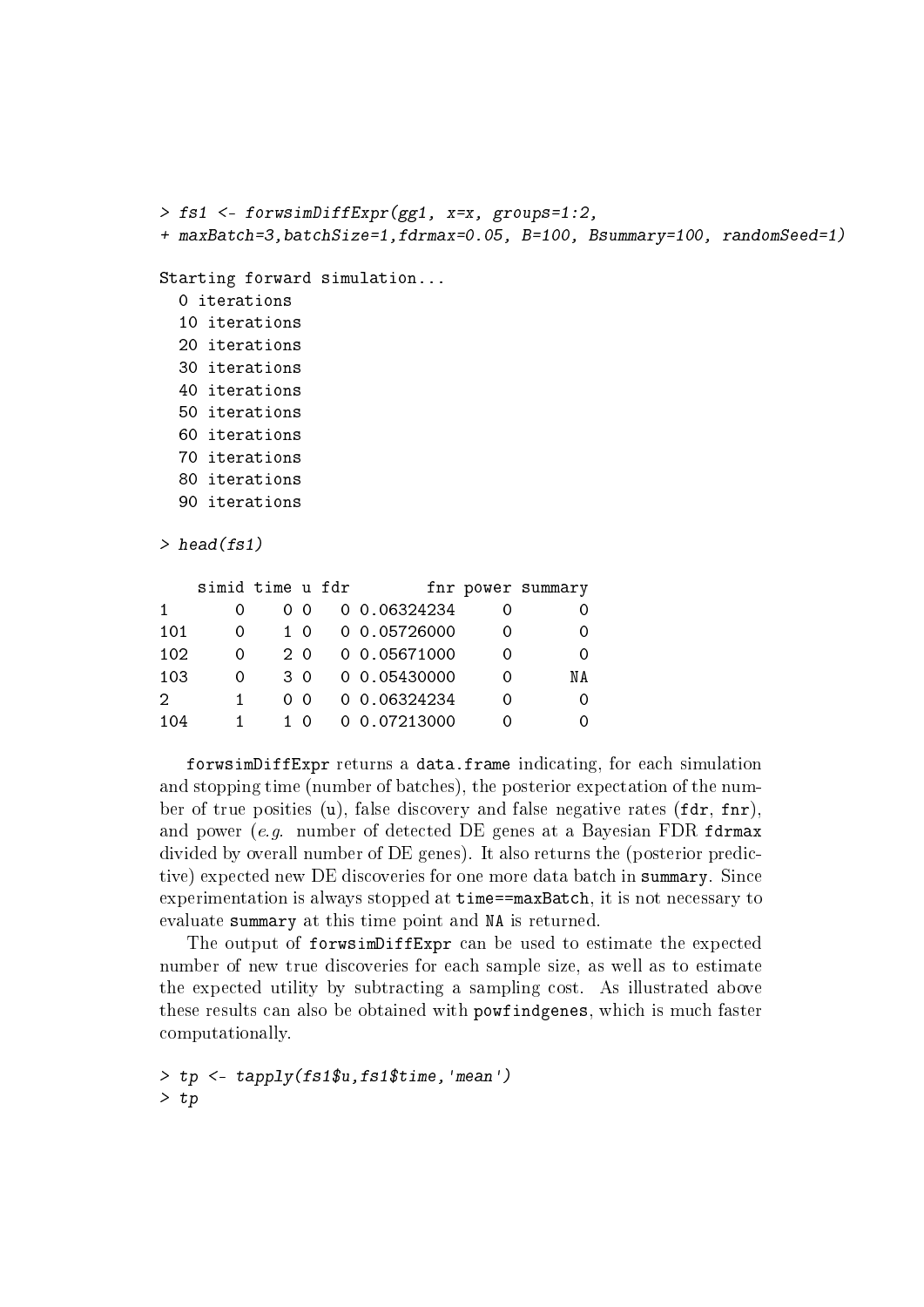```
0 1 2 3
0.0000000 0.0000000 0.0485364 0.1376917
> samplingCost <- 0.01
> util \leq tp - samplingCost*(0:3)
> util
       0 1 2 3
0.0000000 -0.0100000 0.0285364 0.1076917
```
Again, for our simulated data we expect to find very few DE genes with 1, 2 or 3 additional data batches. For a sampling cost of 0.01, the optimal xed sample design is to obtain 3 more data batches. Here we set a very small sampling cost for illustration purposes, although in most applications both the number of genes and the sampling cost will be much larger. For instance, samplingCost=50 would indicate that the experimenter considers it worthwhile to obtain one more batch of samples as long as that allows him to find at least 50 new DE genes.

In order to find the optimal sequential design, we define a grid of intercept and slope values for the linear stopping boundaries. The function seqBoundariesGrid returns the expected utility for each intercept and slope in the grid in the element grid. The element opt contains the optimum and the expected utility, FDR, FNR, power and stopping time  $(i.e.$  the expected number of data batches).

```
> b0seq <- seq(0,20,length=200); b1seq <- seq(0,40,length=200)
> bopt <-seqBoundariesGrid(b0=b0seq,b1=b1seq,forwsim=fs1,samplingCost=samplingCo
> names(bopt)
```

```
[1] "opt" "grid"
```

```
> bopt$opt
```
b0 b1 u fdr fnr power time 0.0000000 0.0000000 0.1154298 0.0023041 0.0568169 0.0608967 2.1800000 > head(bopt\$grid) b0 b1 u fdr fnr power time 1 0 0.0000000 0.1154298 0.0023041 0.0568169 0.0608967 2.18 2 0 0.2010050 0.0573792 0.0009914 0.0549463 0.0312966 1.14 3 0 0.4020101 -0.0100000 0.0000000 0.0577324 0.0000000 1.00 4 0 0.6030151 -0.0100000 0.0000000 0.0577324 0.0000000 1.00 5 0 0.8040201 -0.0100000 0.0000000 0.0577324 0.0000000 1.00 6 0 1.0050251 -0.0100000 0.0000000 0.0577324 0.0000000 1.00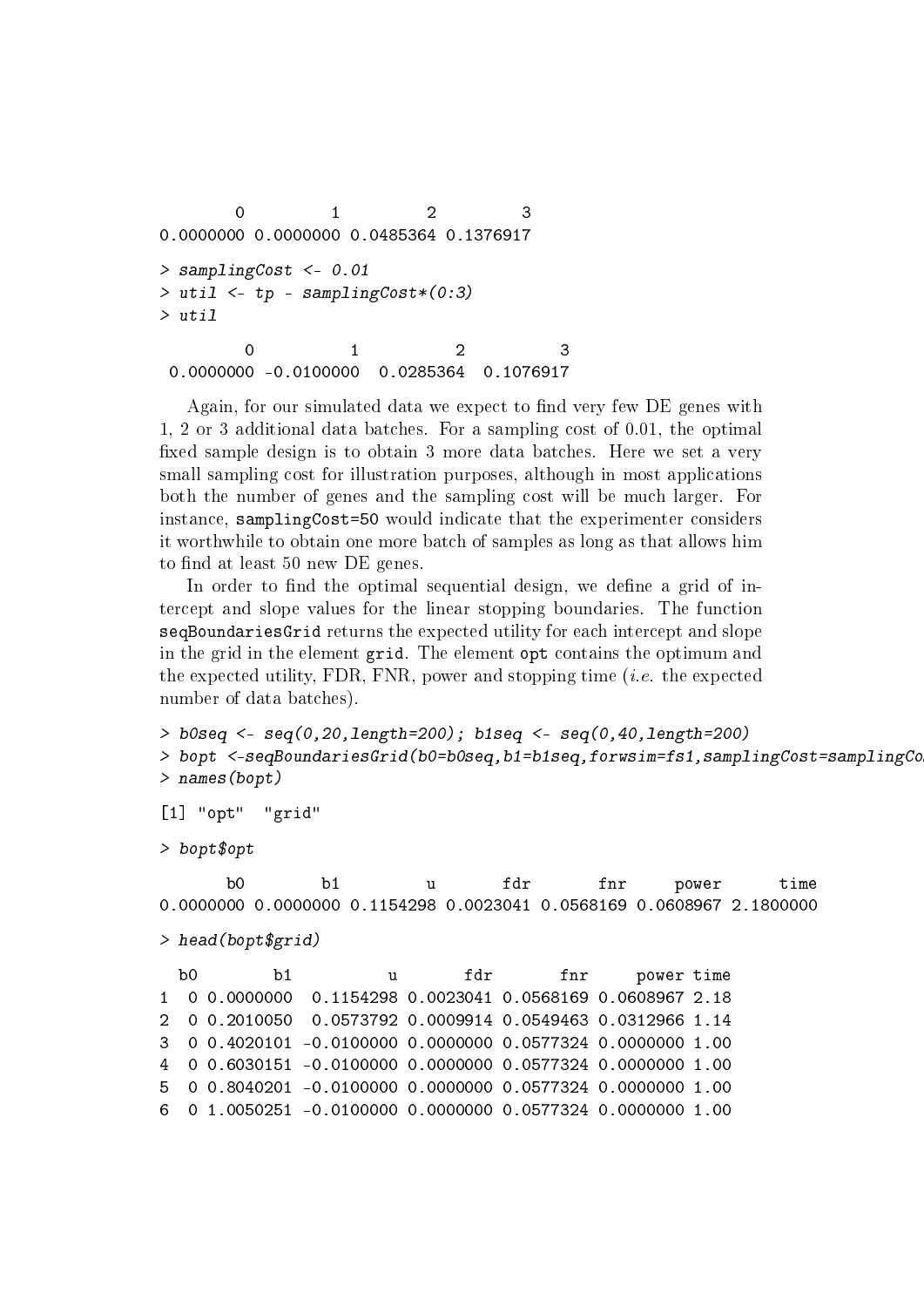

<span id="page-18-1"></span>Figure 4: Forward simulations and optimal sequential rule

The expected utility for the optimal boundary is slightly larger than for a fixed sample size of 3 batches per group (see above), and perhaps more importantly it is achieved with a smaller average sample size. The optimal intercept and slope are equal to 0. Recall that experimentation at time  $t = 1, \ldots, \text{batchSize}-2$  continues as long as summary is greater or equal than the stopping boundary. Therefore the optimal rule implies never stopping at  $t = 1$ . At time batchSize−1 ( $t = 2$  in our example) the optimal decision is to continue whenever the one-step ahead expected new true discoveries (summary) is greater than samplingCost, regardless of the stopping boundary.

We produce a plot to visualize the results (Figure [4\)](#page-18-1). The plot shows the simulated trajectories for the summary statistic, and the optimal stopping boundary.

```
> plot(fs1$time,fs1$summary,xlab='Additional batches',ylab='E(newly discovered D
> abline(bopt$opt['b0'],bopt$opt['b1'])
> text(.2,bopt$opt['b0'],'Continue',pos=3)
> text(.2,bopt$opt['b0'],'Stop',pos=1)
```
## References

<span id="page-18-0"></span>C.M. Kendziorski, M.A. Newton, H. Lan, and M.N. Gould. On parametric empirical bayes methods for comparing multiple groups using replicated